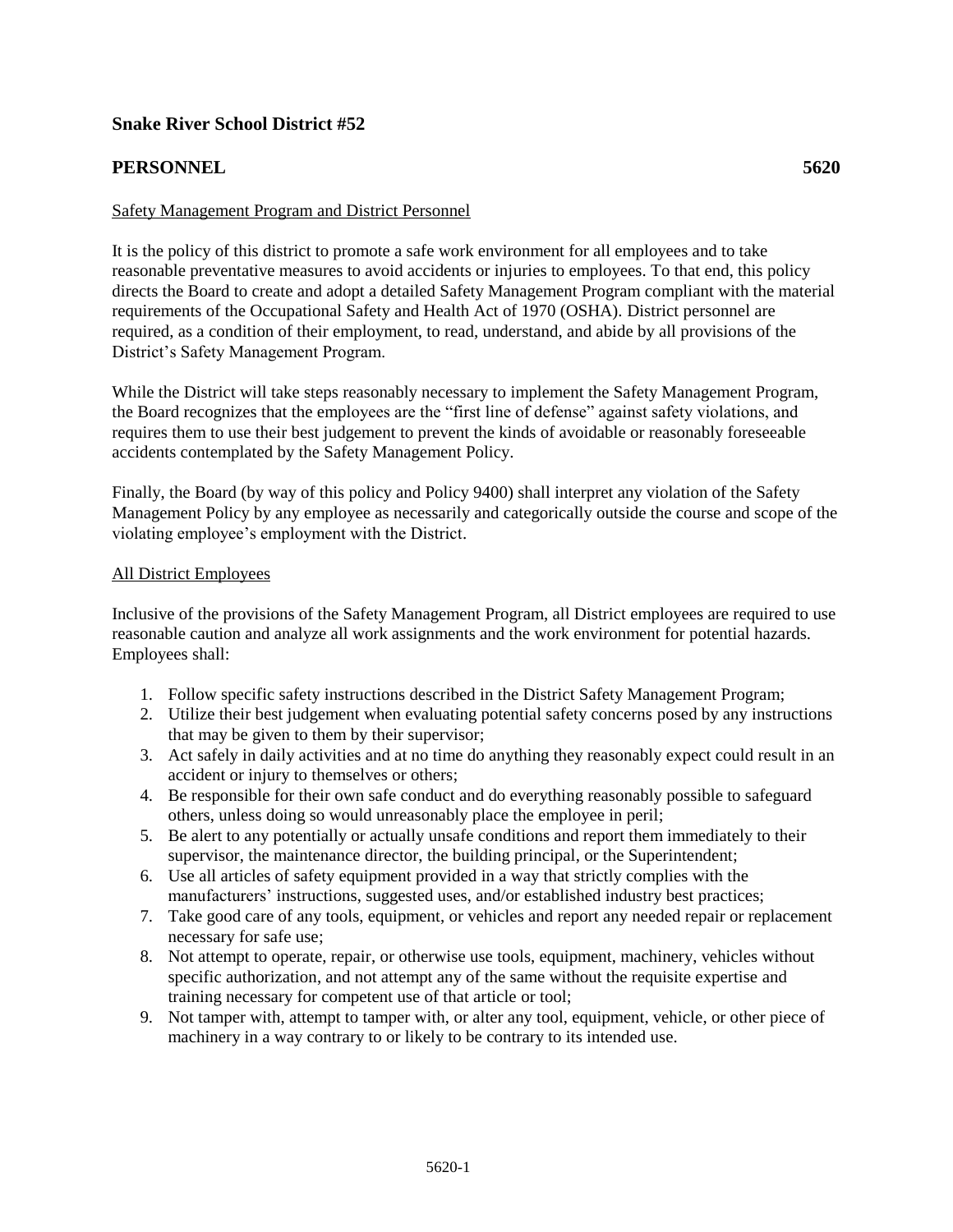### Maintenance and Food Service Employees

All maintenance, transportation, and food service employees shall comply with the following, additional safety standards as well as any others outlined in the District Safety Program:

- 1. Dress appropriately for the job, for instance, by wearing closed toe, non-slip shoes and refraining from wearing lose fitting clothing or jewelry;
- 2. Wear appropriate personal protection equipment as instructed;
- 3. When handling or moving heavy objects, take precautions to avoid injury, including but not limited to using proper lifting techniques;
- 4. Use chemicals and other products in strict compliance with manufacturer's instructions;
- 5. Comply with state and federal requirements regarding food safety.

### **Supervisors**

Supervisors are required to provide a safe work environment for employees and to enforce standards as set forth in this policy. Supervisors shall:

- 1. Ensure that all employees understand and observe safe work practices and procedures;
- 2. Instruct current and new employees on safe work procedures and emphasize specific job hazards and how to avoid them;
- 3. Inspect work areas; observe employees performing daily tasks; and determine unsafe work habits, conditions, and general housekeeping in the work area;
- 4. Report immediately to the administration any unsafe conditions beyond their ability to correct or cure, or which they suspect could develop into an unsafe condition beyond their ability to correct or cure;
- 5. Investigate and submit a complete report of any accident or injury within 24-hours;
- 6. Determine the cause of each accident and take corrective action;
- 7. Evaluate employee performance for the ability to correct workplace safety issues.

## Disciplinary Action

Supervisors shall take necessary disciplinary measures to ensure safety rules and safe work practices and procedures are not violated. In any situation constituting a potential or foreseeable threat to health and safety, or comprising an actual violation of the District's building safety policy, any employee responsible shall be made aware that the District will not tolerate nor be held liable for unsafe conduct by an employee. Situations necessitating supervisor intervention under this policy section may include, but are not limited to:

- 1. Accidents resulting from failure to abide by the provisions of the District Safety Program;
- 2. Failure to use available personal protective equipment;
- 3. Failure to use proper lifting techniques;
- 4. Failure to observe hazardous footing conditions; and
- 5. Misuse of equipment.

In situations where there is a willful, reckless, or negligent disregard for safety rules or the employee fails to accept and follow safe work practices, disciplinary action will be undertaken, up to and including termination of employment.